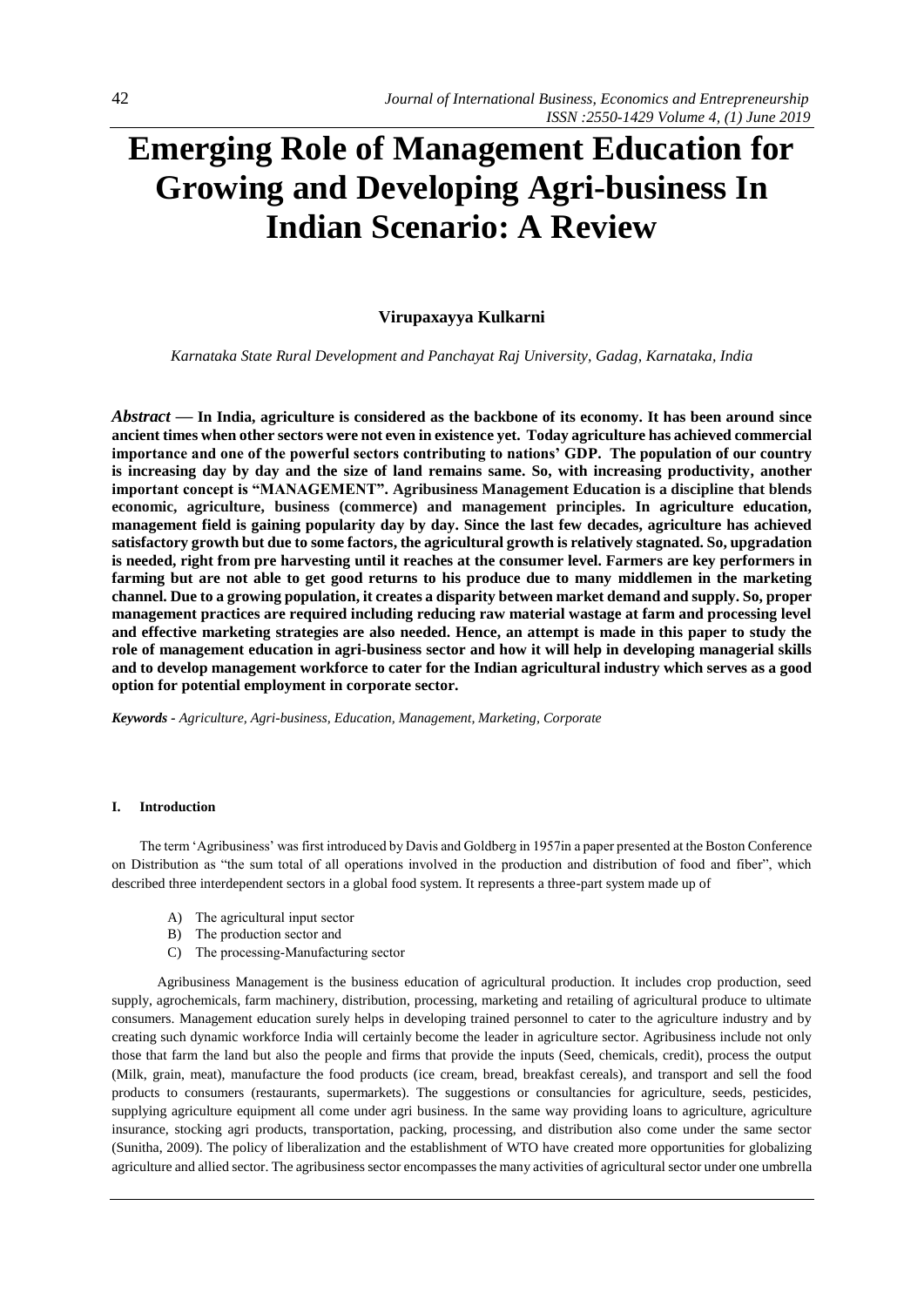like integration of agricultural inputs, agricultural productions, agro processing, agricultural marketing and trade which add value to the agricultural produce (Bairwa *et al.,* 2012). Agribusiness is thus a term used for farming plus all the other industries and services that constitute the supply chain from farm through processing, wholesaling and retailing to the consumer.

# **II. Literature Review**

Government, private and other organizations are looking forward for qualified agribusiness managers and the agricultural universities and other agricultural education institutions have taken up the responsibility of providing qualified human resources for agribusiness industry training students with the required business management skills (Sunitha, 2009). Agriculture and allied sector has achieved satisfactory growth since last few decades, but presently due to the various factors the agricultural growth is relatively stagnated (Pandey and Tewari, 2010). Agribusiness professionals can change their own farming land in to profitable venture by applying the managerial skill plus knowledge and agribusiness managers can perform well in the same due to their suitable educational background (Puri, 2012). Agribusiness was widely recognized as an important new field during the 1980s when its unique characteristics and needs were described by agricultural economists (Bairwa *et al.,*  2014). Agriculture is rapidly changing into a business opportunity and with these trends after harvesting the crop by following technical methods for processing, packaging and transportation the food is being exported to the national and international markets.

#### **III. Research Methodology**

# **A) Objective of the Study.**

- $\triangleright$  To know the importance of Management Education in Indian agri-business sector.<br> $\triangleright$  To know the role of management education in Indian agri-business sector.
- $\triangleright$  To know the role of management education in Indian agri-business sector.<br>
To understand the challenges in agri-business management education in Indian
- ➢ To understand the challenges in agri-business management education in India.

#### **B) Research Data**

The study is basically based on secondary sources of data. Secondary data has been collected from relevant articles, journals and websites.

### **IV. Agribusiness and Society**

Agribusiness includes all the activities within the agricultural food and natural resource industry involved in the production of food and fiber. Individual agribusinesses may sell items to farmers for production; provide services to other agricultural businesses; or be engaged in the marketing, transportation, processing, and distribution of agricultural products. Agri-service is referring to activities of value to the user or buyer. The activities are an intangible product. Marketing is providing the products and services that people want when and where they want them. Agribusiness provides people with food, clothing, and shelter. It also provides jobs for millions of people in science, research, engineering, education, advertisement, government agencies, trade organizations, and commodity organizations. Agribusiness pertains to the public and private sectors. The public sector is the economic and administrative functions of dealing with the delivery of goods and services by and for the government. The private sector is the part of the economy associated with private profit and is not fully controlled by government.

#### **V. Need of Management Education for Agri-Business**

There is a need of market and consumer oriented education system which fulfills the objective of the growth and development of the economy through the income and employment generation. In Agriculture education system, agribusiness management discipline is recent origin and gaining rapid popularity among students and academician. The agribusiness program is planned to develop management workforce to cater agricultural Industry which serves as a good option for the students willing to perform in corporate sector A proper management of all the agribusiness activities right from planting the seed to getting the actual reward at market place is required. These issues are expected to be addressed by management education in agricultural sector which certainly has hidden potential of creating second wave of agricultural revolution.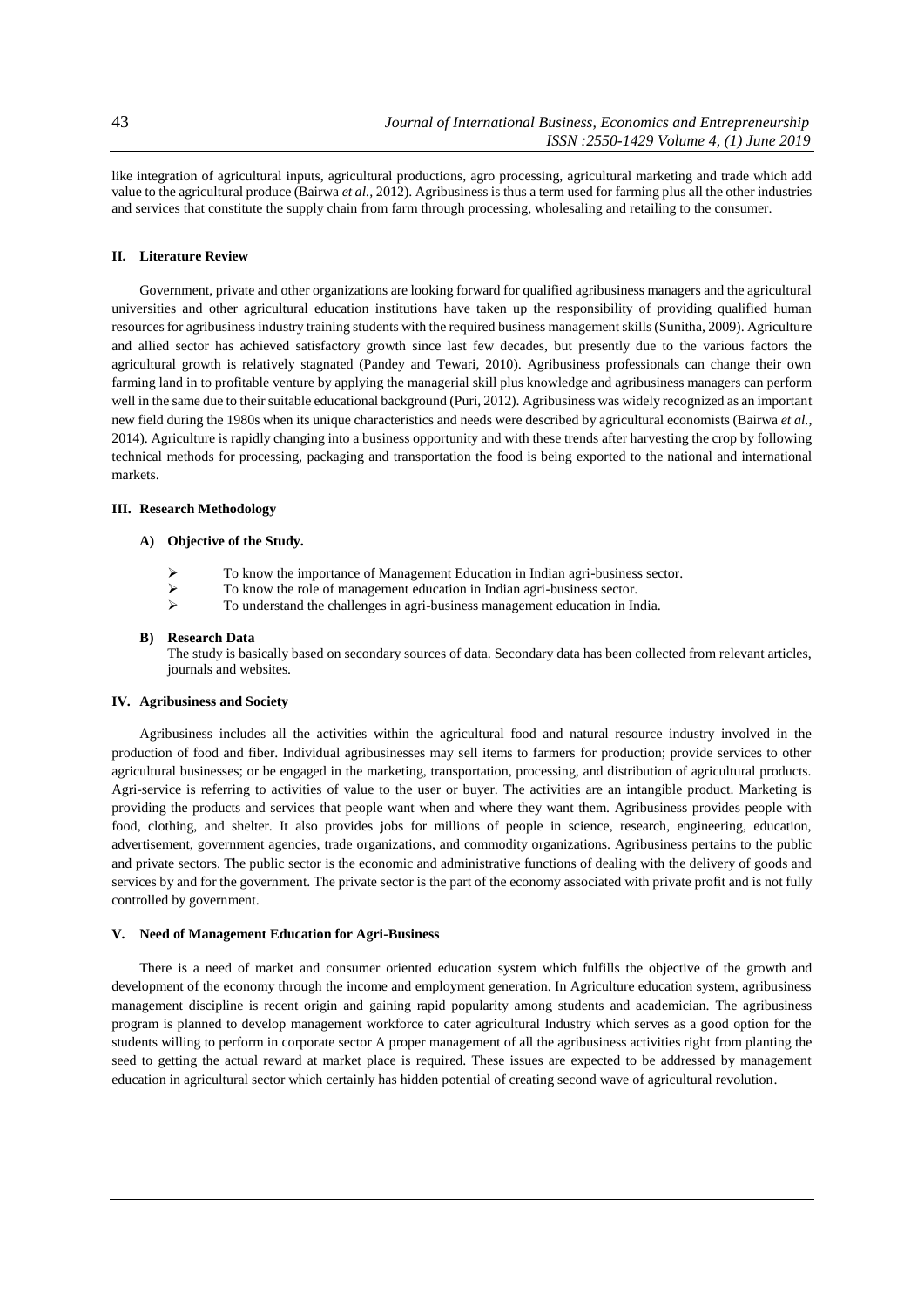As a result of this, the farmer, who is the key performer in farming, is not getting passable returns to his produce. Consequently overall distortion in marketing channels and high price of final produce adversely affect on cost competitiveness. In addition to these, growing global population has resulted into disparity between market demand and supply side of agricultural produce.

| Analytical Techniques and Decision                | <b>Tools for Agribusiness</b>                  |
|---------------------------------------------------|------------------------------------------------|
| Agro-Industrial Systems Development               | <b>Agricultural Sector and Policy Analysis</b> |
| Agribusiness Management: Principles and Practices | Safety and Standardization of Food Products    |
| Agri-Food Supply Chain Management                 | Trade Policies in Agribusiness Management      |
| Controlled Environment Agriculture                | Food Process Engineering                       |
| <b>Financial Management</b>                       | <b>Marketing Management</b>                    |
| Corporate Social Responsibility and Ethics        | <b>Agricultural Systems Analysis</b>           |
| Human Factors Engineering                         | Bio-analysis for Industry and Eco-farming      |

Thus The Management Education gives knowledge on following proper management practices,

#### **VI. Importance of Management Education in Agribusiness**

India, the country which was a net importer of food grains in early 60s, has become an intermittent exporter of various agricultural commodities. Today, agriculture field has achieved commercial importance and has tremendous potential of being one of the powerful sectors contributing to nation's GDP (Gross Domestic Product). Due to the impact of globalization; production and marketing have become the buzz words in agriculture sector; biotechnology, precision farming; and various hi-tech and mechanized techniques have resulted in paradigm shift in agriculture. Besides government's special emphasis on privatization, public private partnership (PPP), farmer organizations too have contributed to the agricultural growth. Over and above, Management education plays a prime role in achieving the development in any sector.

 Agri management education provides business and marketing knowledge and skills to students/farmers to assist them in making their farms more profitable and competitive. Currently, only a small number of farmers benefit directly from agri business management advice. These farmers tend to be more profit-minded and market-oriented and are capable of managing production and marketing systematically. Recently, however, there has been an upsurge of interest in farm management particularly among smallholder farmers that are becoming market-oriented, and realize the need to increase profits and become more competitive. Potential market-oriented farmers also have to be guided and supported in their first steps toward commercialization.

The commercial agriculture and agribusiness calls for specialized production, post-harvest management, expansion of processing, transportation, packaging activities and positioning of products both in the domestic as well as international markets. Agribusiness was widely recognized as an important new field during the 1980s when its unique characteristics and needs were described by agricultural economists (Bairwa *et al.,* 2014).

Agriculture has now been playing a vital role in the economic growth of developing countries including the growing industrialization and its importance has increased agro-products in the several-folds. Moreover, now, the food and foodproducts import-export policies also play important role in the overall development of any country and the world as a whole.

In addition to changing nature of rural economy, it leads to have shifts from subsistence farming to commercial food enterprises and it creates a new breed of agribusiness professionals, and, finally it is needed to manage this transformation. Management education will cater the unique needs of agribusiness professionals, which comprise of knowledge and skills in elements of agriculture sector policy issues, technology, marketing and finance. Agri Business Management (ABM) focuses on the potential and contribution of the agribusiness in developing economies. It is aimed at enhancing small business entrepreneurship among primary producers of agri-food products, and traders and other market intermediaries in the value chain.

#### **VII. Scope of Management Education in Agri-Business**

To shape the Indian agriculture into a commercially viable entity, there is vital need to inculcate the spirit of entrepreneurship, and then only Agriculture can become a major contributor to the nation's gross production.

 By the involvement of corporate sector, agriculture field can shift from merely the stage of self sufficiency to profit gaining enterprise which will result in overall development of Indian economy.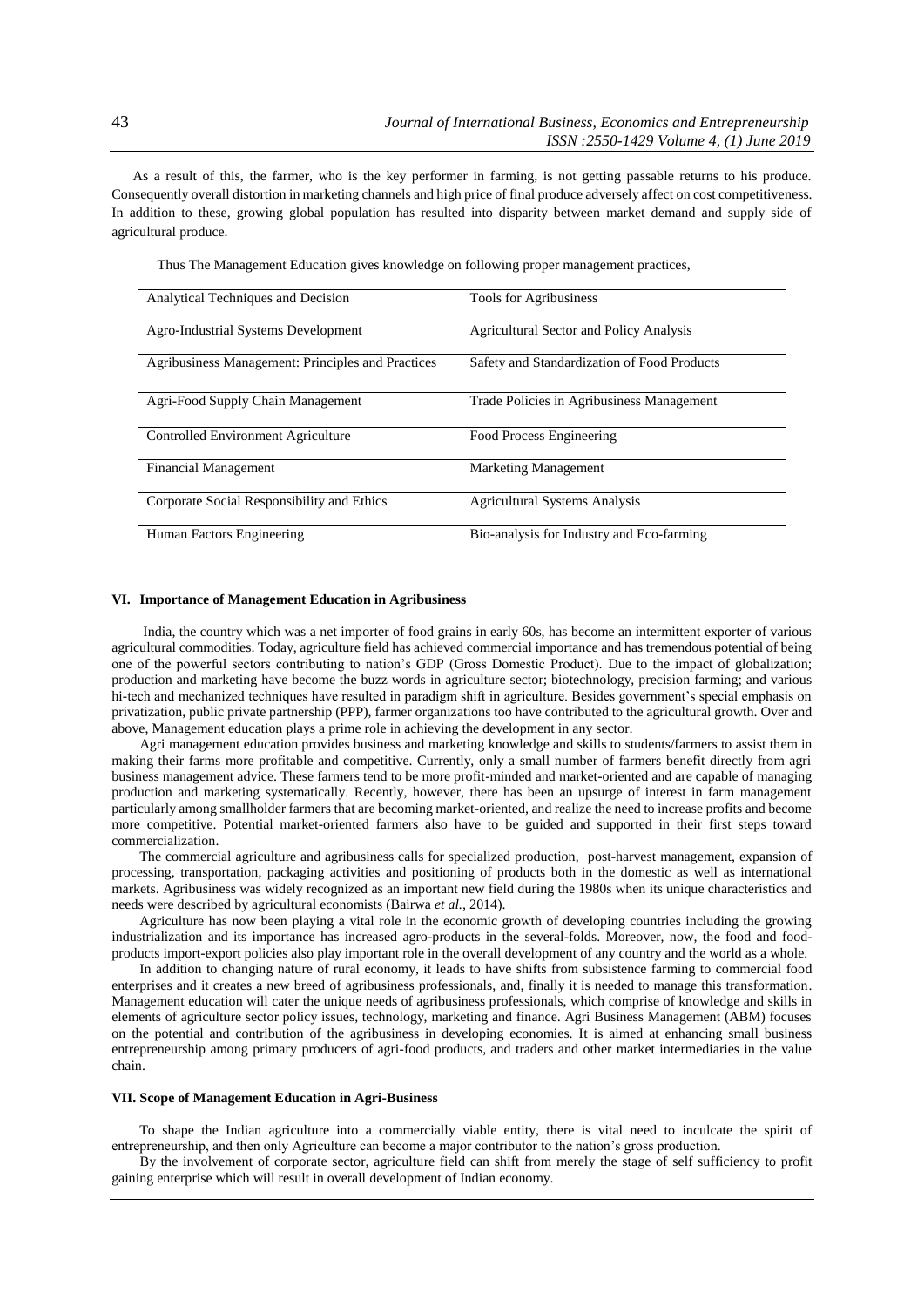Agri-business management has wide scope in developing the trained manpower in different area of operations viz. management personnel to cater cooperatives and agriculture industry, policy makers for overall financial sector, trained teaching staff to cater academic field, technically sound team to serve research area etc.

Today the business has become very competitive and complex. This is mainly due to changing taste and fashion of the consumers on the one hand, and introduction of substitute and cheaper and better competitive goods, on the other. The old dictum has changed dramatically from "produce and sells has changed overtime" into "produce only what customers want". In fact, knowing what customers want in never simple. Nevertheless, a farmer operator/farmer manager has to give proper thought to this consideration in order to make his business a successful one. The development of agri-business requires the following management education support for enhancing its profitability, thus the Management Education provides the knowledge of:

- **1) Agricultural Information:** Information on new crops, technologies, systems and demand for the produce would help to optimize profits. The information services can also provide the latest know how and experiences with new varieties, new technologies, pest and disease outbreaks and their control.
- **2) Management Skill:** An organization is the art or science of building up systematical whole by a number of but related parts. Just as human frame is build up by various parts like heart, lever, brain, legs etc. similarly, organization of business is a harmonies combination of men, machine material, money management etc. so that all these could work jointly as one unit, i.e. "business" "the agribusiness". Organization is, thus such a systematic combination of various related parts for achieving a defined objective in an effective manner.
- **3) Proper Planning:** In simple words, planning is a pre-determined line of action. The accomplishment of objectives set, to a great extent, depends upon planning itself. It is said that it does not take time to do thing but it takes time to decide what and how to do. Planning is a proposal based on past experience and present trends for future actions. In other words, it is an analysis of a problem and finding out the solutions to solve them with reference to the objective of the farm.
- **4) Financial Knowledge:** Finance is said to be the life-blood of business enterprise. It brings together the land, labor, machine and raw materials into production. Agribusiness should estimate its financial requirements adequately so that it may keep the business wheel on moving. Therefore, proper arrangements should be made for securing the required finance for the enterprise. Additional finance with village level distribution network is needed for developing this industry.
- **5) Market Research:** Research is a systematic search for new knowledge. Market research enable a business in finding out new methods of production, improving the quality of product and developing new products as per the changing tastes and wants if the consumers. Today the agricultural production philosophy "produces what the consumer wants". "Consumers" behavior is influenced by variety of factors like cultural, social, personal and psychological factors. The business needs to know and appreciate these factors and then function accordingly. The knowledge of these factors is acquired through
- **6) Managerial Skill:** And it is also a critical input for successful agri-business is dedicated personnel with managerial skills. The managers should be familiar with the local agricultural laws and socio-economic conditions of the region. The real challenge is to bring small farmers into the network of efficient producers, for ensuring their share in the success. India has no doubt provided opportunities for multinationals to participate in industrial development with new technologies and resources. However, we cannot neglect agriculture and expect economic progress sans rural development. The opportunities in agri-business are enormous and can be easily enchased with locally available technologies. Now is the time for young managers to accept this challenge for mutual benefits.
- **7) Marketing Network / Channel:** Inadequate marketing network is a major bottleneck in agriculture. Farmers selling their farm products at favorable prices which are often undifferentiated and where competition is high fragment. Small-scale farmers in particular are at a disadvantage. They are less able to sell their produce in urban areas which are rapidly growing. There is good scope for setting up market outlets to reach the customers without involving too many middlemen. Business houses can establish a direct link with farmers' organizations for procuring raw materials. Such agencies can support farmers with seeds of improved varieties, finance and other critical inputs for optimizing their crop yield. This needs marketing skills, Management skills.
- **8) Technological Knowledge :** As a large section of the farmers are not adequately educated to make effective use of the technologies and information services, special efforts are needed to motivate and educate the backward farmers. This is expected to be carried out by the Management Education. It helps to study the cost-benefit analysis of various crops and help the farmers to select suitable crops. To enhance profits through cost reduction and better price recovery, e-commerce, human resource development should be an important component of the agri-business.

market research.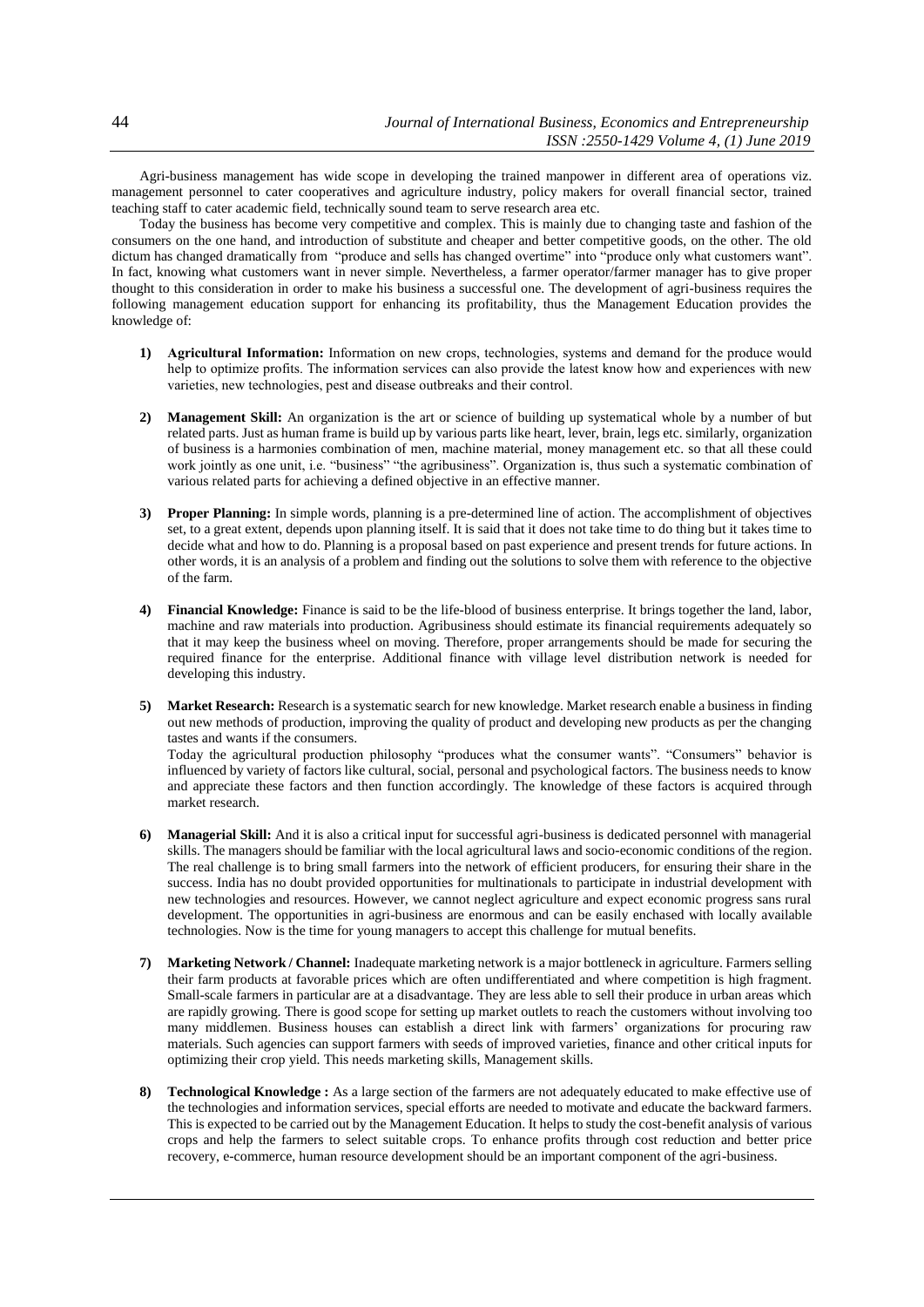#### **VIII. Institutional Support for Agribusiness In India**

Agribusiness management offers a plethora of opportunities. Following are the India's top institutes which offer agribusiness management programs.

| Sl. No       | <b>Name of The Institute</b>                                                           | <b>Courses Offered</b>                                                                                                                                 |
|--------------|----------------------------------------------------------------------------------------|--------------------------------------------------------------------------------------------------------------------------------------------------------|
| $\mathbf{1}$ | Karnataka State Rural Development and Panchayat Raj<br>University Gadag, Karnatak      | Master of Business Administration in Agri-Business<br>Management and Management of Rural<br>Development                                                |
| 2            | Indian Institute of Management - Lucknow, Uttar<br>Pradesh                             | Post Graduate Program in Agribusiness Management                                                                                                       |
| 3            | Indian Institute of Management Training - Pune,<br>Maharashtra                         | Post Graduate Program in Management in<br>Agribusiness Master of Business Administration -<br>Human Resource Management Insurance & Risk<br>Management |
| 4            | Indian Institute of Management - Ahmadabad, Gujarat                                    | Post-Graduate Program in Agri-Business<br>Management                                                                                                   |
| 5            | Institute of Agribusiness Management - New Delhi,<br>Delhi                             | Diploma in Agribusiness Management<br>Masters in Agribusiness Management                                                                               |
| 6            | College Of Agribusiness Management - Pant agar,<br>Uttaranchal                         | Master of Business Administration- Agribusiness<br>Doctor of Philosophy- Management                                                                    |
| 7            | Mitcon Institute Of Management - Pune, Maharashtra                                     | Post Graduate Diploma in Management -<br>Agribusiness Management Post Graduate Diploma<br>in Management - Biotechnology Management                     |
| 8            | Welingkar Institute of Management - Mumbai,<br>Maharashtra                             | Diploma in Agribusiness Management                                                                                                                     |
| 9            | Anand Agricultural University                                                          | B. A. College of Agriculture, Polytechnic in<br>Agriculture, International Agribusiness<br>Management.                                                 |
| 10           | National Institute of Agricultural Extension<br>Management - Hyderabad, Andhra Pradesh | Post Graduate Program in Agri-Business<br>ManagementPost Graduate Diploma in Agricultural<br><b>Extension Management</b>                               |

#### **IX. Challenges in Agri-Business Management Education in India**

In present scenario, the management education in India is mostly concentrating on theory and not on practical basis. Lack of field visit, such as agricultural cultivated land, agricultural produce processing units, agricultural industry visit etc. and most of the agribusiness management institutions is located in urban area only.

# **X. Recommendations to Curriculum Frame Work for Agri-Business Management Education**

This management education must include the knowledge of local, state, national, and world economies. Curriculum must be prepared on the basis of practical knowledge. This management education's curriculum must provide the knowledge of organized activity of the agriculture such as cultivation, planting, harvesting, processing, packaging, branding and marketing of all agro produces. This management education's curriculum must provide the knowledge of agribusiness input, output and agri-service sector. This management education's curriculum must provide the knowledge of agricultural allied sector.